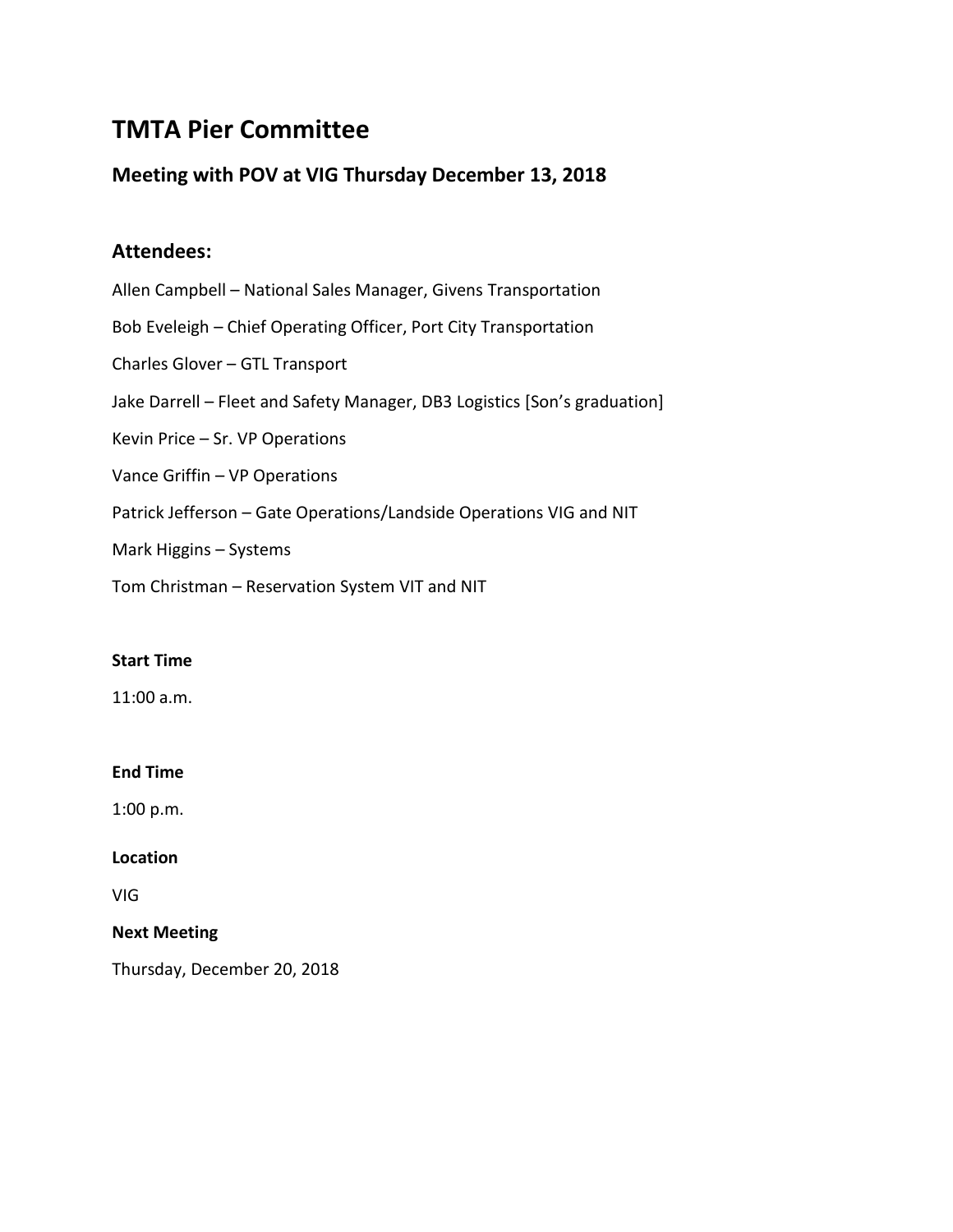# **Notes/Findings from 12-13-2018 Meeting**

# **Organizing Action Items/Consolidating Efforts**

The consolidated summary of discussion items has been prepared and will guide our discussions going forward. POV discussed findings on several items and next steps as outlined below.

Priorities are being set for each area of the Port based on expected return and types of resources needed to address them.

# **Operating Hours**

As reported last week the Port will publish hours for each facility including hours for the services available at each facility. Portal hours will be included to eliminate driver confusion over portal hours vs the hours the Port is open.

Operating hours will be scaled back as peak is now past us. Most likely the 1 a.m. start time will be pushed back to 2 p.m. as usage has fallen. The Board is invited to give the Committee feedback on other hours which are of low value to the Motor Carrier Community.

## **Stacks**

VIG Stack 15 – A question was asked about Stack 15 always having reservations available. Stack 15 is in limited use due to a failed crane. It is open for exports, empties and occasional imports. On the availability report Stack 15 shows available but it is rarely assigned import moves.

VIG Stack load has dropped to 40% from a high of over 80%. Stack productivity suffers above 80% which we saw during peak. Empty containers are being evacuated regularly now and the count is down to 6,100 which is more manageable, but the Port is looking to reduce the number further. Loaded containers on Port is 5,000.

## **VIG Gates**

The Port has found that too many portal transactions are not passing automatic validation. POV has identified three main situations: 1) No matching appointment can be found; 2) a Database Error; and 3) Pool Chassis not recognized. Number 3 comes in two varieties: 1) a new pool chassis that has not been recorded in all systems and 2) an owner chassis with a reservation that incorrectly was booked as a pool chassis. Numbers 1 and 2 are being addressed with the software provider. POV is pressing them to identify the problems and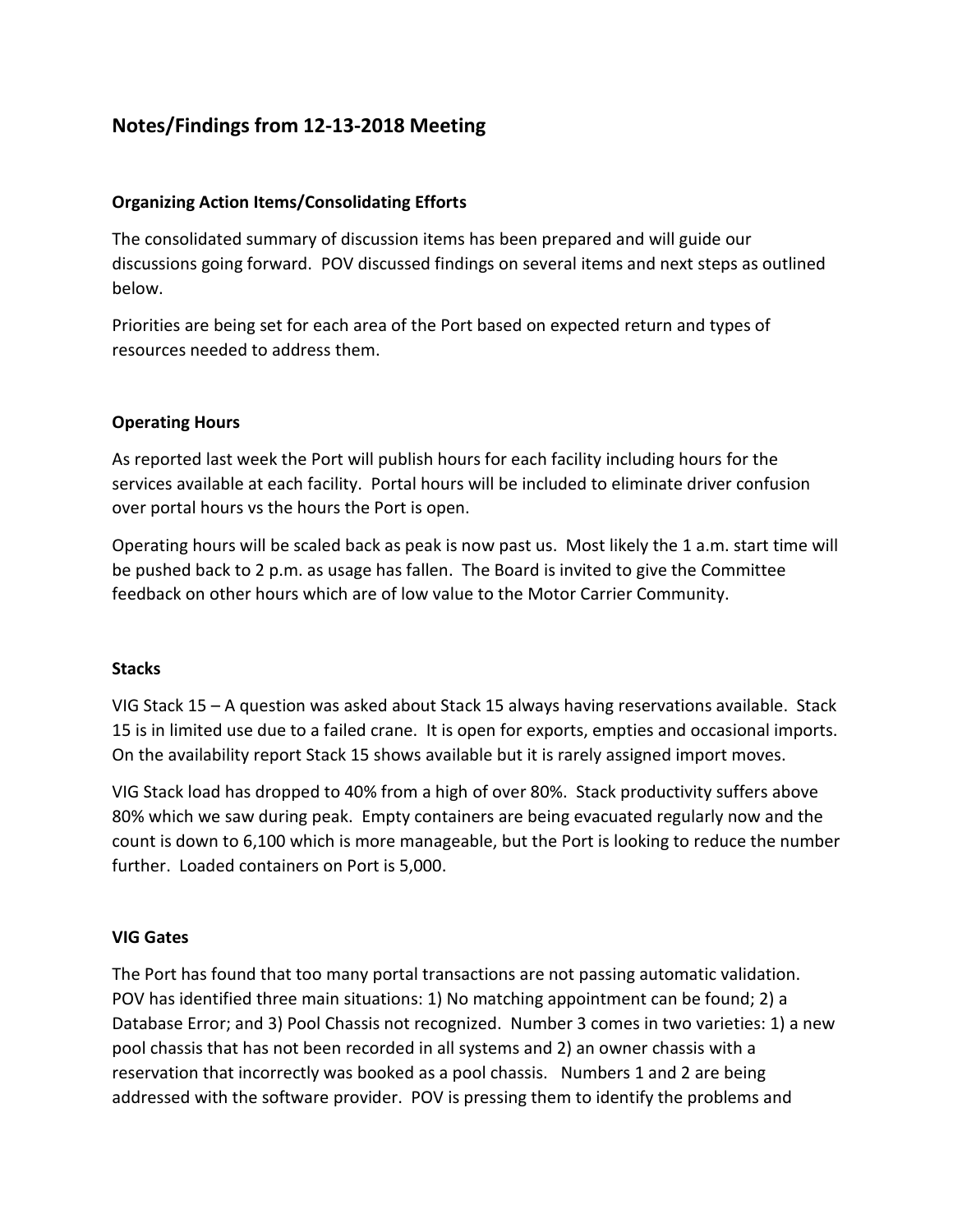solutions this month. Number 3 part 1 is being addressed internally. Number 3 part 2 is up to the Motor Carriers to improve on.

Motor Carriers are asked to submit to the Pier Committee any current examples of drivers being turned away from a gate less than 30 minutes before a reservation hour.

# **Reservations**

We again discussed the need to align services available with reservations. The Committee asked POV to whether additional filters are needed on reefer reservations and over height reservations so those reservations are available only when the needed support services are open. For example, some carriers report obtaining early morning (5 a.m.) reefer reservation but finding the box does not have a mounted genset. No genset mount available until after 8 a.m. resulting in an extended turn time.

Motor Carriers reported difficulty cancelling and rebooking reservations. A bug fix in June addressed a common problem with this type of transaction. Motor Carriers still experiencing a problem should send examples to the Committee to take up with POV. If none are reported this item will be closed.

POV has been working with Motor Carriers having the most cancellations and no shows to bring that number down. The percentage of no shows has dropped from 25% to 15%. Goal is in the single digits.

## **Pro Pass**

Screen refresh rate has been accelerated to 15 minutes to make the ProPass information my timely. Changes made by Motor Carriers and in POV systems show up more quickly. This addresses several challenges including license plate and RFID changes not showing up in a timely manner.

At the last meeting we reported each Committee member has one or two drivers who regularly has problems with their turn times. ProPass is mounted correctly. Mark Higgins was given an example to research to determine if there is a problem with the driver's account or transponder or something else is going on. Results will be discussed at the December 20, 2018.

POV is looking at refreshing container status data more frequently. Motor Carriers may see more reservations that become invalid two to four hours before the reservation time. Action will be required to correct the problem (if possible) or the reservation will be cancelled. Causes include holds and unpaid demurrage.

POV is putting together more information on ProPass RFID mounting options for all mirror types and will publish in early 2019. Early preview requested.